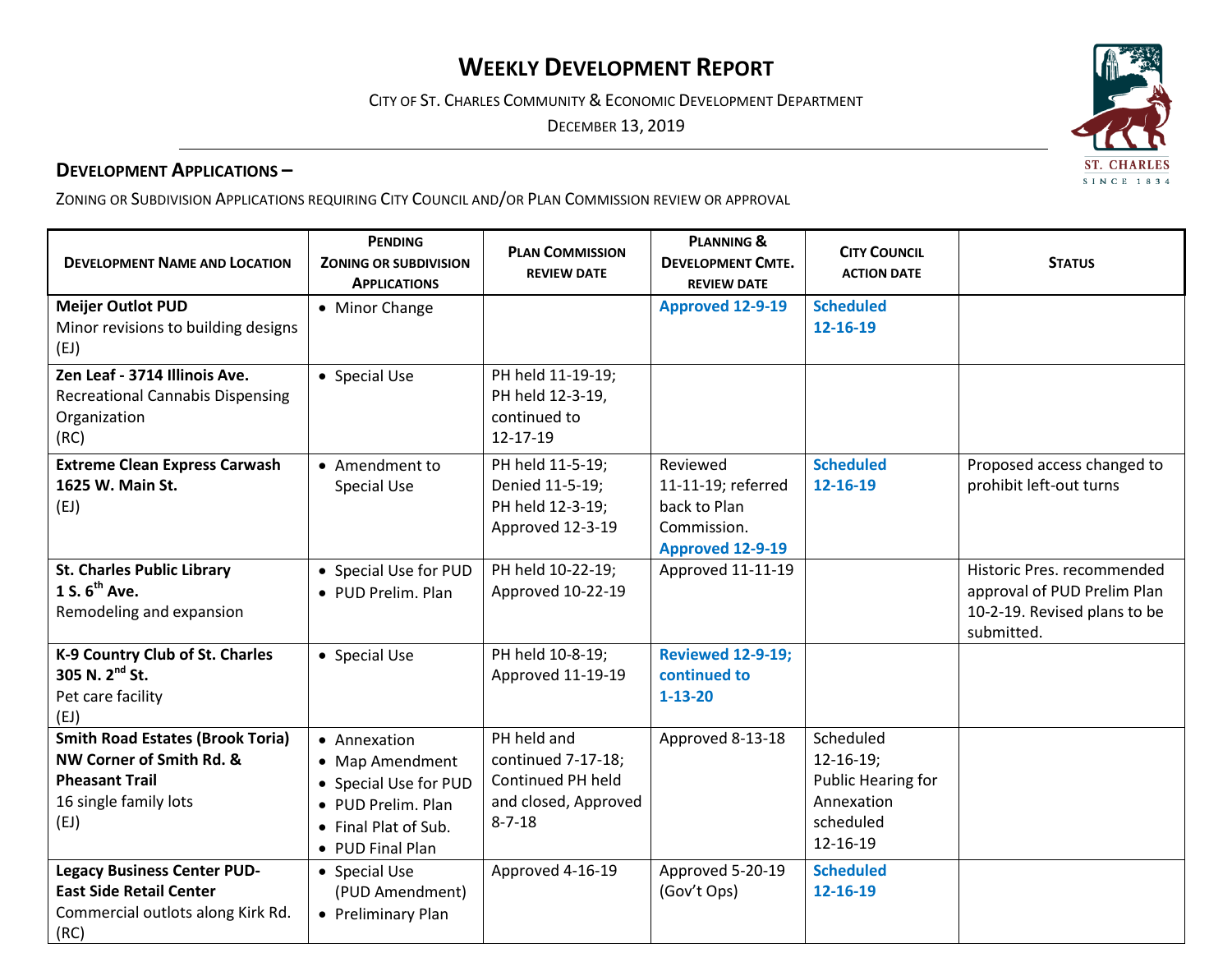$\mathcal{L}$ 

#### **GENERAL AMENDMENT APPLICATIONS** - TEXT AMENDMENTS TO THE ZONING ORDINANCE

| <b>APPLICATION</b>                 | <b>APPLICATION FILED BY</b> | <b>PLAN COMMISSION</b><br><b>REVIEW DATE</b> | <b>PLANNING &amp;</b><br><b>DEVELOPMENT CMTE.</b><br><b>REVIEW DATE</b> | <b>CITY COUNCIL</b><br><b>ACTION DATE</b> | <b>STATUS</b> |
|------------------------------------|-----------------------------|----------------------------------------------|-------------------------------------------------------------------------|-------------------------------------------|---------------|
| $ $ Ch. 17.16, 17.20               | <b>Healthway Services</b>   | PH held 11-19-19;                            |                                                                         |                                           |               |
| <b>Allow Recreational Cannabis</b> | of West Illinois, LLC       | PH held 12-3-19,                             |                                                                         |                                           |               |
| Dispensing Organization as Special |                             | continued to                                 |                                                                         |                                           |               |
| Use in M-2 District                |                             | 12-17-19                                     |                                                                         |                                           |               |
| $ $ Ch. 17.14                      | John Karatheodore           | PH held 10-8-19;                             | <b>Reviewed 12-9-19;</b>                                                |                                           |               |
| Allow Pet Care Facilities in CBD-1 |                             | Approved 11-19-19                            | continued to                                                            |                                           |               |
| District                           |                             |                                              | $1 - 13 - 20$                                                           |                                           |               |

## **FINAL PLATS OF SUBDIVISION** – PLATS SUBMITTED FOR CITY COUNCIL APPROVAL AND RECORDING

| <b>DEVELOPMENT NAME AND LOCATION</b> | <b>PLAN COMMISSION</b><br><b>REVIEW DATE</b> | <b>PLANNING AND</b><br><b>DEVELOPMENT CMTE.</b><br><b>REVIEW DATE</b> | <b>CITY COUNCIL</b><br><b>APPROVAL DATE</b> | <b>FINAL PLAT</b><br><b>RECORDING</b><br><b>DEADLINE</b> | <b>STATUS</b>                  |
|--------------------------------------|----------------------------------------------|-----------------------------------------------------------------------|---------------------------------------------|----------------------------------------------------------|--------------------------------|
| <b>Parkside Reserves</b>             | Approved 10-22-19                            | Approved 11-11-19                                                     | Approved 12-2-19                            | $12 - 2 - 21$                                            | Mylar to be submitted for City |
| 1337 Geneva Rd.                      |                                              |                                                                       |                                             |                                                          | signatures.                    |
| 4-unit townhome                      |                                              |                                                                       |                                             |                                                          |                                |
| <b>Crystal Lofts Townhomes</b>       | Approved 9-4-18                              | Approved 9-17-18                                                      | Approved 11-5-18                            | $11 - 5 - 20$                                            | Mylar submitted for City       |
| 214 S. $13^{th}$ Ave.                |                                              |                                                                       |                                             |                                                          | signatures. Financial          |
| Subdivision of Phase 1               |                                              |                                                                       |                                             |                                                          | guarantee under review.        |